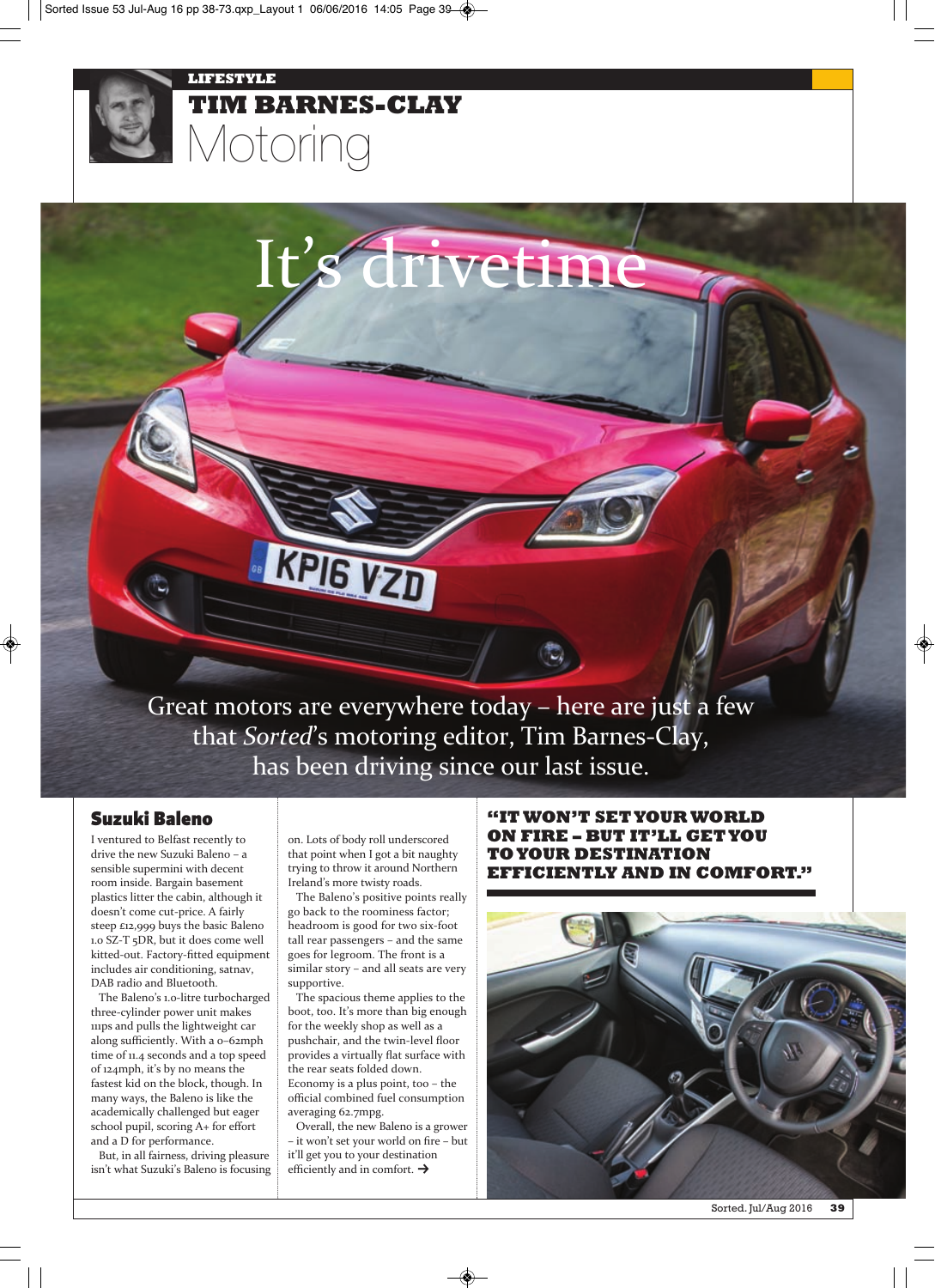# **Mazda MX-5**

The latest Mazda MX-5 rocks. It really does. And it's not just me that thinks it; the awesome sports car has won a bunch of awards around the world, including 'Roadster of the Year' in Britain.

It's huge fun to drive, with alert, well-weighted steering and a composed feel through corners. This is because the fourthgeneration model has an excellent power to weight ratio, rear-wheel drive, perfect 50:50 weight distribution and more comfort and tech than ever before.

The MX-5's lightweight petrolpowered engines deliver new heights of performance and economy. Across the line-up the MX-5 comes with alloy wheels, LED headlights, a leather steering wheel, as well as a sleek fabric hood.

Head straight for sport trim, as I did, and the car features rainsensing wipers, rear parking sensors, smart keyless entry, Premium Bose Surround Sound and heated leather seats. It also benefits from a dynamic set-up that includes sports suspension. Its athleticism is highlighted further by 17-inch bright alloy wheels and body-coloured mirrors.

Equipped with the 2.0-litre 160ps power unit, the car will sprint from 0–62mph in 7.3 seconds and on to 133mph. It'll also achieve up to 40mpg on average. But perhaps the most amazing aspect of the MX-5 is that when the original model was launched in 1990, it cost £14,249 (equal to £31,687 in today's money), yet quarter of a century later, with far more standard equipment, the basic all-new Mazda costs from £18,495. This means, more than ever, the MX-5 sets the benchmark as the one of the world's best and most affordable sports cars.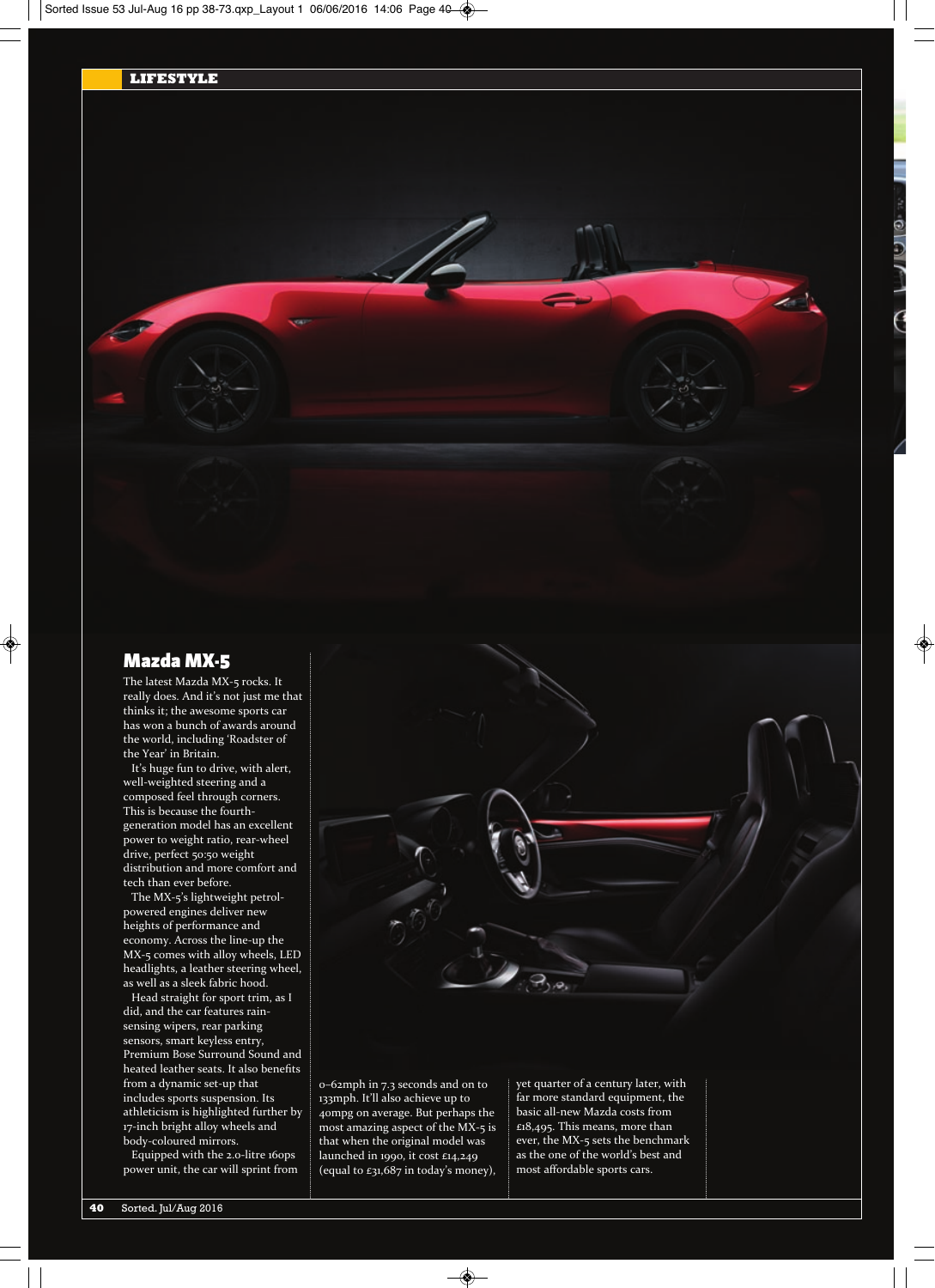#### **LIFESTYLE**



### **Fiat 500X**

I drove Fiat's 500X in 2.0 Multijet 2 Automatic Cross Plus guise. The £26,315 diesel car is basically a larger version of the 500, with five doors and room for five-up. It's handsome – in a quirky way, and it's well screwed together.

This version of 500X is designed to go off-road, too, but on-road is where I had the most fun. Zero to 62mph arrives in 9.8 seconds and the car will top out at 118mph. That doesn't sound fast, but you can't fault the handling on twisty sections of tarmac; the car sticks to the road well and inspires confidence with every mile. It'll also return around 50mpg.



The Fiat's nine-speed automatic gearbox changes smoothly if you leave 'Sport' mode well alone. Hit said mode and the 500X holds on to the gears for too long with, seemingly, little extra forward motion.

The 'Normal' setting is all you need for everyday driving and the 'Off-Road' mode is nice to have if you need to head off-piste for any reason. The furthest I took my test car was on to a muddy field just to see if the 500X could cope. It did – scrabbling its away across without any issue.

There are lots of combinations for the 500X – and they're not all as pricey as the 2.0 Multijet 2 Automatic Cross Plus, so there's more than likely a 500X out there to meet your requirements.

# **SEAT Ibiza ST FR**

If you feel comfortable driving small hatchbacks but you really need a little bit more room, then SEAT's Ibiza Sports Tourer (estate) is a good compromise. I drove the topof-the-range performance-focused 'FR' model trim, costing £15,635.

To be fair, 'performance' might be overstating things, as the car's 1.2 TSI, 110ps petrol engine only does 0– 62mph in 9.7 seconds and has a top speed of 122mph. In spite of these lacklustre figures, the SEAT is quite entertaining to drive, with respectable handling and alert steering. The sports suspension in the FR cuts out body roll nicely, but the price to pay for this is a stiff ride.

The Ibiza ST FR will do up to 54mpg, so it's economical – and it does look the business, too – especially if you opt for SEAT's colour packs. These add paint detail to mirror surrounds and wheels, and carry over to the cabin, with the air vents, handbrake, seats and



steering wheel also being offered in a variety of shades.

Overall, the Sports Tourer delivers an extra dose of practicality, giving the ever-popular Ibiza an even wider appeal – even if the 1.2 TSI engine can't quite deliver the pulling power that the 'FR' badge on this test model suggests.  $\rightarrow$ 

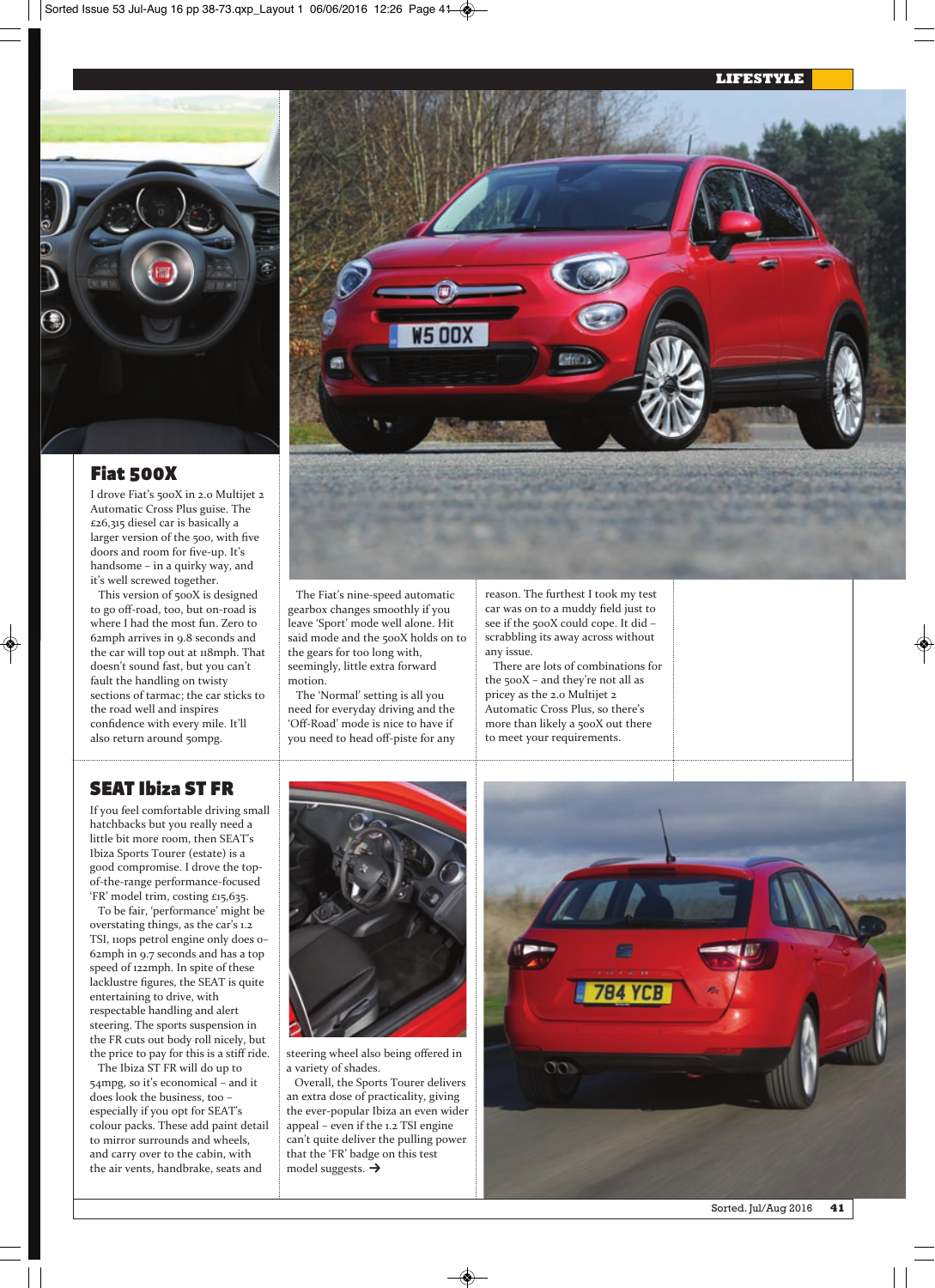# **Volvo S60 D3 R-Design**

Volvo has never had the same appeal as its German cousins. It has at no time looked as aggressive as Audi, nor as brutal as BMW, or as mean as Mercedes-Benz. But that's a good thing.

The Swedish marque does things its own way and that's at the very heart of why some British drivers opt for Volvo – even though they could, for the same coinage, afford something a little sexier.

Take the S60; it's very much a thinking man's car. And that's not to say that Teutonic motors don't attract clever people. It offers some of the most restful, supportive and sumptuous seats on the automotive market. Chairs you can imagine a college professor sinking into before lighting his pipe and mulling over the day's events. It's the kind of car he'll then cruise back home in while listening to Classic FM.

The S60 is by no means dreary, though; it can still satisfy your pleasure sensors. Let's face it, Scandinavian design is generally pleasing. Step inside, and the easyto-use controls contribute to an 'incommand' driving experience. The overall effect is warm and tranquil, like being in a Swedish house on a cold night.

# **Ford S-MAX**

 **42** Sorted. Jul/Aug 2016

The new S-MAX is a people carrier with a difference: it looks good and it drives dynamically. These are two attributes not often associated with these kind of practical machines.

The S-MAX is really for the mum or dad who can't bear to see an ugly seven-seater on their drive – or parked outside their house – hence the car's sporty leanings.

The latest model, launched last year, has a longer bonnet – but otherwise looks similar to the old



The S60 looks particularly fetching in sporty R-Design guise, as tested here in £32,045 Lux Manual form. This is the trim level that adds suspension upgrades as well as design touches.

On the move, the car has lots of power and torque. This means it pulls well in all gears. Indeed, it feels quicker (0–62mph in 9.0 seconds / top speed 134mph) than the black and white stats show and, perhaps more importantly, it returns an official combined mpg of 72.4. Economical, or what?

one. It's inside where things have changed – comfort has been given priority. The front seats are wide and well-stuffed; the middle row can alternate between really spacious and a tad constrained, depending on whether there are passengers in the third row. These rearmost chairs offer little legroom, so are best

Behind the wheel, the S-MAX really makes you feel at one with the road. The £28,095 2.0 TDCi 150 Titanium,

suited to children.

driven here, pulls well and the steering is direct. The handling characteristics give it a more involving drive than might be expected, or at least until its bulk eventually overpowers its poise. Zero to 62mph is achieved in 10.8 seconds; the maximum speed is 123mph and the combined fuel economy is 56.4mpg.

As well as space, there are loads of practical qualities on the S-MAX that add to its helpfulness for parents. From the cupholders that stop tall bottles wobbling about to the cubbyholes where loose change can be stored, the Ford S-MAX is a handy machine for everyday life with children.